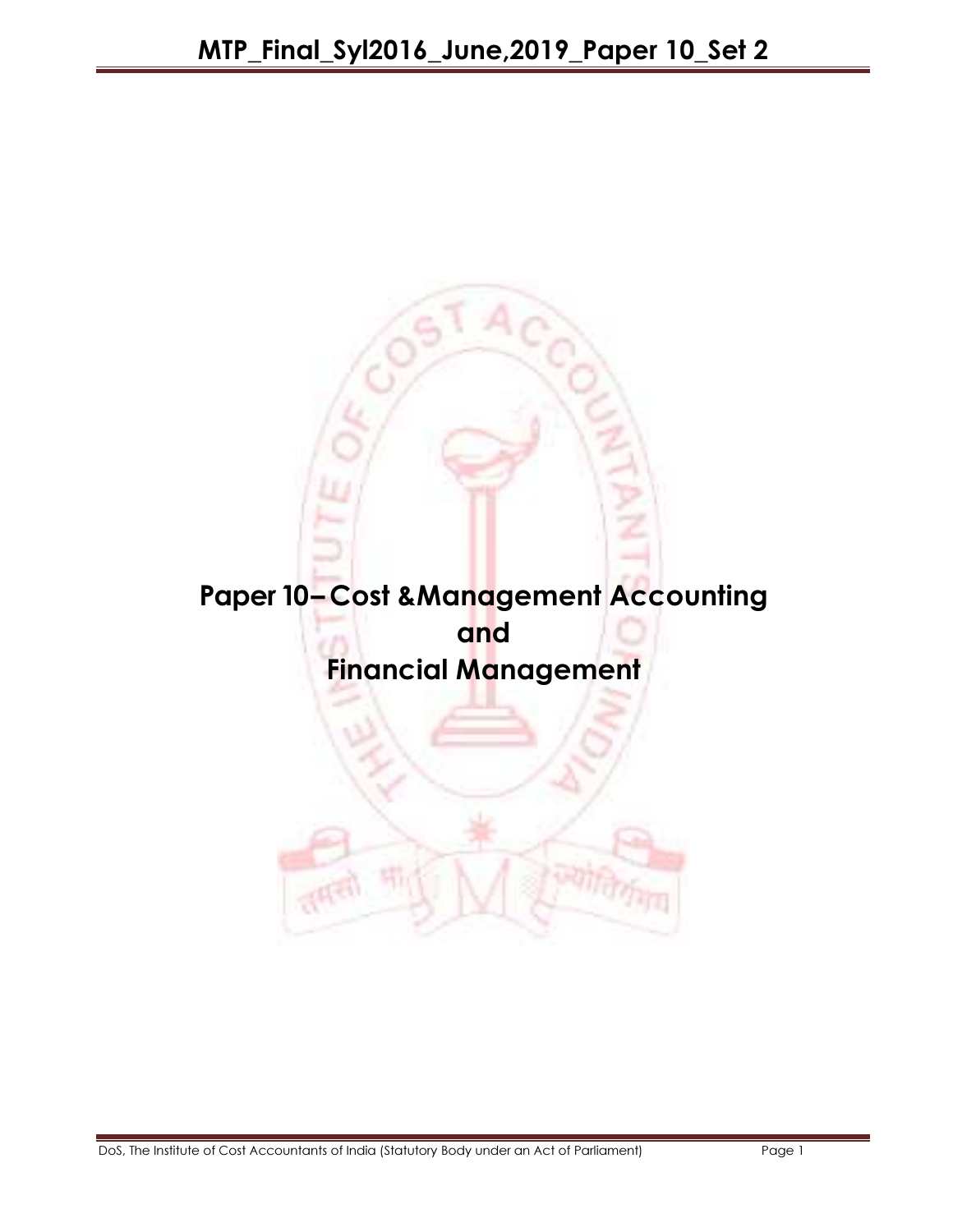# Paper-10: - Cost & Management Accounting and Financial Management

#### Full Marks: 100 Time allowed:3 hours

This paper has been divided into two Parts A & B,each carrying 50 marks. Further each Part has been divided into two sections each.

#### Part-A (COST & MANAGEMENT ACCOUNTING)

(50 Marks)

Section-I

Answer the following questions.

1.(a) Choose the most Appropriate alternative for the following (You may write only the Roman numeral and the alphabet chosen for your answer); 1 X 6 =6

- (i) The use of management accounting is
- (a) Compulsory
- (b) Optional
- (c) Mandatory as per law
- (d) None of the above.

 (ii) The selling price is 20 per unit,variable cost 12 per unit,and fixed cost 16,000,the break even-point in units will be

- (a) 800 units
- (b) 3,000 units
- (c) 2,000 units
- (d) None of these
- (iii) Which of the following departments is most likely responsible for a price variance in direct material?
	- (a) Warehousing
	- (b) Receiving
	- (c) Purchasing
	- (d) Production

(iv)When are the overhead variances recorded in a standard costing system?

- (a) When the cost of goods sold is recorded
- (b) When the factory overhead is applied to work-in-process
- (c) When the goods are transferred out of work-in-process
- (d) when direct labour is recorded.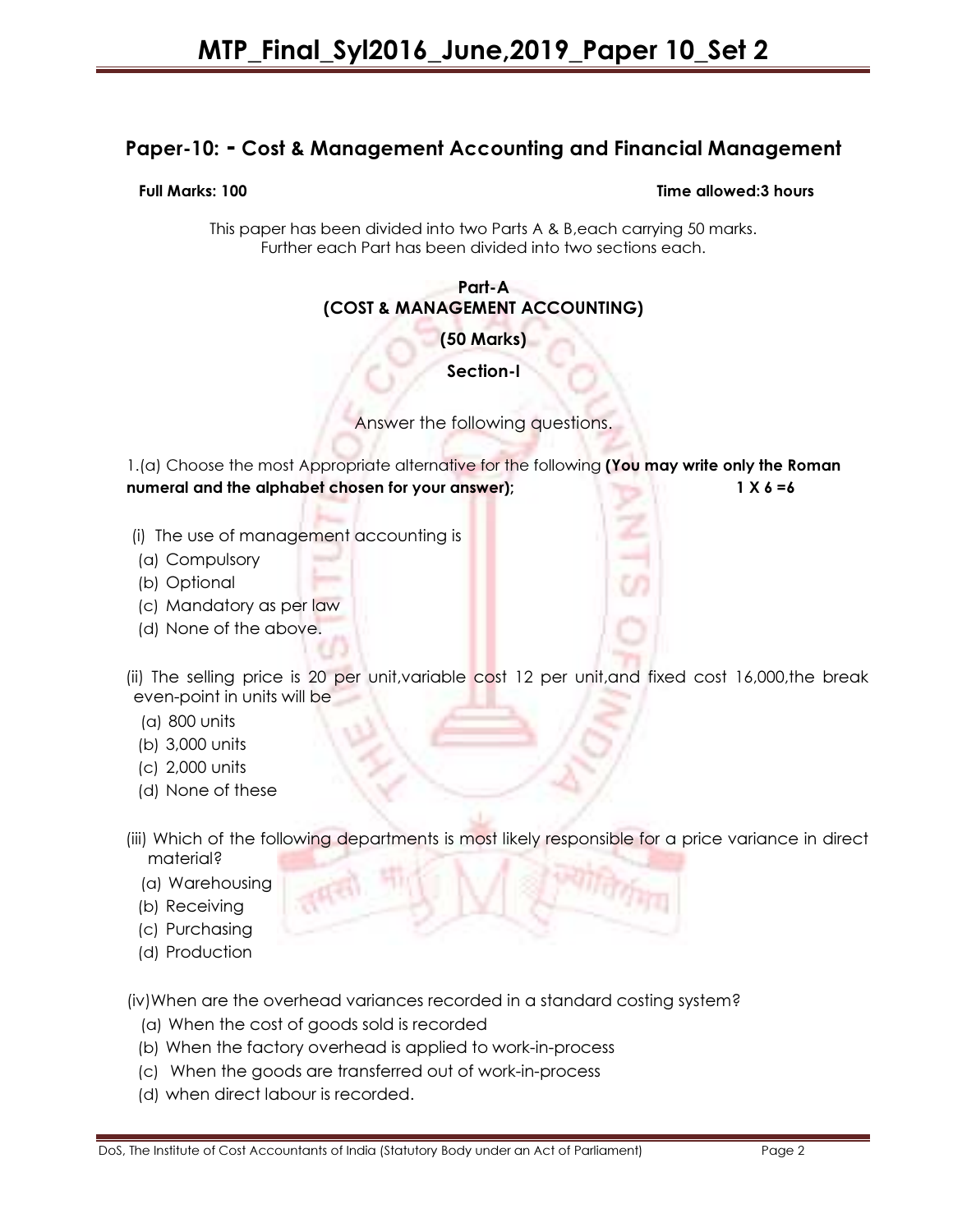(v) The comparison of actual results with expected results is referred to as

- (a) Feedback
- (b) Controlling
- (c) a & b
- (d) None of these.

(vi) An example of long period budget is…..

- (a) R & D budget
- (b) Master budget
- (c) Sales budget
- (d) Personnel budget

(b)Match the statement under Column I with the most appropriate statement under Column II (you may opt to write only the numeral and the matched alphabet instead of copying the contents into the answer book): 1X4=4

| Column I                  |     | Column <sub>II</sub>                          |
|---------------------------|-----|-----------------------------------------------|
| Learning Curve            | (A) | <b>Negotiated Pricing</b>                     |
| Zero Base Budgeting       | (B) | Human Phenomenon                              |
| <b>Transfer Price</b>     | (C) | Fixed Costs are charged to Cost of Production |
| <b>Absorption Costing</b> | (D) | <b>Discretionary Cost</b>                     |

(c) Statement whether the following statement are True or False (You may write only the Roman numeral and whether True or False without Copying the Statement into answer book);

1X4=4

(i)A flexible budget is prepared for more than one level of activity.

- (ii) Difference between the standard cost and actual cost is called as variance.
- (iii) The objective of uniform costing is wealth maximization.
- (iv) Standard formats are used in management accounting for preparation of reports.

### Section II

2(a) A factory for a production of 1,50,000 units. The variable cost per unit is 28 and fixed cost is 4 per unit. The company fixes its selling price to fetch a profit of 15 % on cost.

- (i) What is breakeven point
- (ii) What is the profit volume ratio

(iii)If it reduces its selling price by 5% how does the revised selling price affect the BEP and the volume ratio.

(iv)If a profit increase of 10% is desired more than the budget what should be the sale at the reduced prices?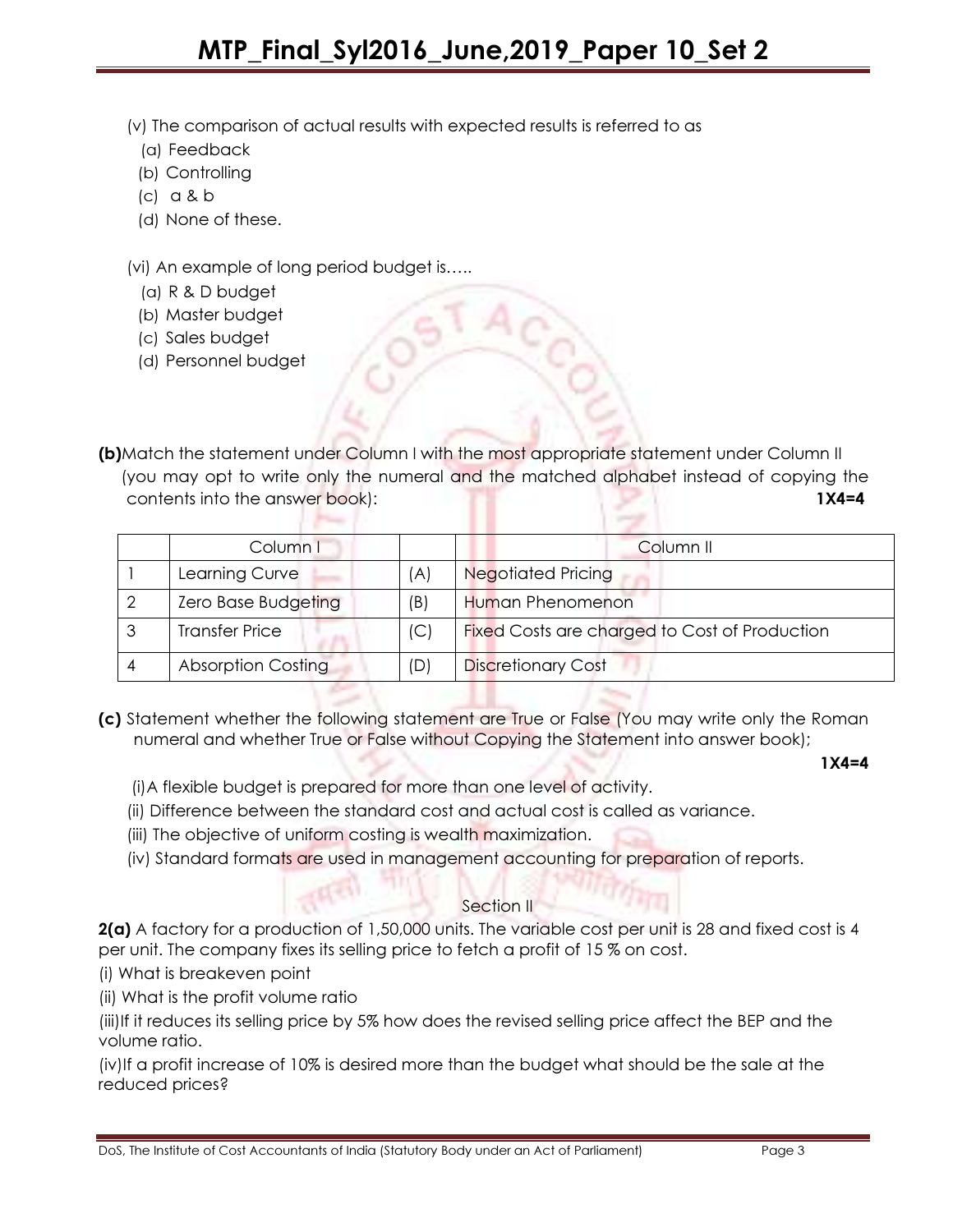|  |  | (b) The following results of a company for the last years are as follows: |
|--|--|---------------------------------------------------------------------------|
|--|--|---------------------------------------------------------------------------|

| Period | Sales(₹) | Profit(₹) |
|--------|----------|-----------|
| 2017   | 3,00,000 | 40,000    |
| 2018   | 3,40,000 | 50,000    |

you are required to calculate:

(i)P/V ratio

(ii)Fixed cost

(ii) Profit when sales are 5,00,000

(iv)Margin of safety at a pofit of 1,00,000

3(a)The Standard labour complenment and the actual labour complement engaged in a week for a job are as under

| a) Standard no. of workers in the gang                           | 32 | 24 |  |
|------------------------------------------------------------------|----|----|--|
| b) Standard wage rate per hour ()                                |    |    |  |
| c) Actual no. of workers employed in the<br>gang during the week | 56 | 36 |  |
| d) Actual wage rate per hour()                                   |    |    |  |

During the 40 hour working week the gang produced 1,800 standard labor hours work.Calculate i) Labour Efficiency Variance

ii)Mix Variance

iii)Rate Wages Variance

iv)Labour Cost Variance

(b) X ltd Uses budgetary control and standard costing system .The following data are available:

| Product | <b>Budgeted</b>  |               | Actual     |               |
|---------|------------------|---------------|------------|---------------|
|         | Units to be Sold | Sales value() | units sold | Sales Value() |
| A       | 100              | 1,200         | 100        | 1,100         |
| B       | 50               | 600           | 50         | 600           |
|         | 100              | 900           | 200        | 1,700         |
| D       | 75               | 450           | 50         | 300           |
|         | 325              | 3,150         | 400        | 3,700         |

Calculate:

(i) Sales Volume Variance

(ii) Sales Price variance

(iii) Sales Variance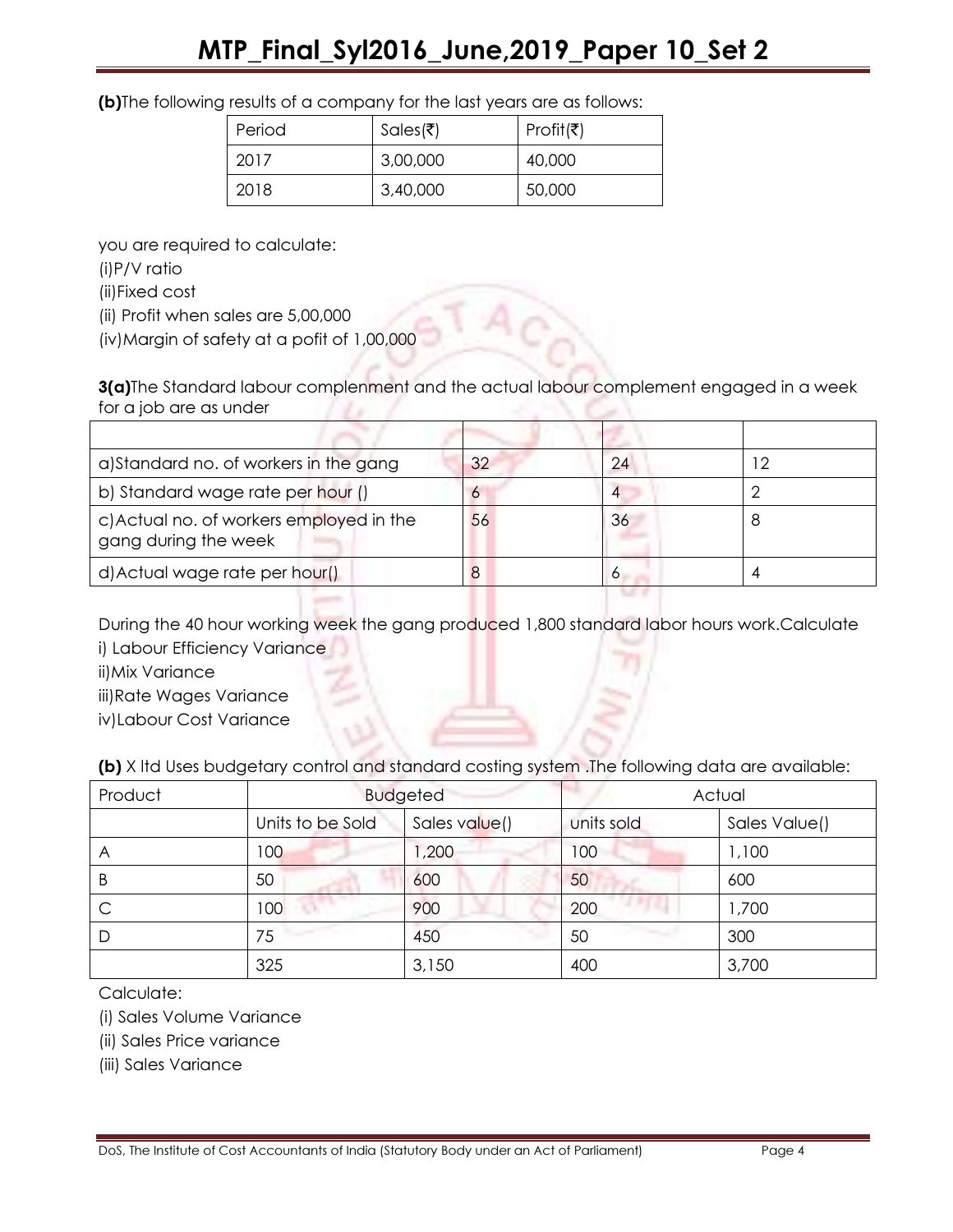4(a) A glass Manufacturing company requires you to calculate and present the budget for the next year from the following information.

| Sales: Toughened glass                            | ₹ 3,60,000             |
|---------------------------------------------------|------------------------|
| Bent toughened glass                              | ₹ 6,00,000             |
| Direct material cost                              | 60 % of sales          |
| Direct wages                                      | 20 workers @ ₹ 180 p.m |
| <b>Factory Overheads:</b>                         |                        |
| Indirect Labour: Works Manager                    | ₹ 600 per month        |
| Foreman                                           | ₹480 per month         |
| Stores and spares                                 | $2^{1}/2$ on sales     |
| Depreciation on machinery                         | ₹ 14,400               |
| Light and Power                                   | ₹ 6,720                |
| Repairs and maintenance                           | ₹9,600                 |
| other sundries                                    | 10 % on direct wages   |
| Administration, Selling and distribution expenses | ₹ 16,800 per year      |

(b) A firm received an order to make and supply eight units of standard product which involves intricate labour operations. The first unit was made in 10 hours.It is understood that this type of operations is subject to 80% learning rate.The workers are getting a wages rate of 12per hour.

(i) What is the total time and labour cost required to execute the above order? (ii) If a repeat order of 24 units is also received from the same customer.what is the labour cost

necessary

# 5.Write short notes on any three out of the following : 4X3=12

**Player** 

(i) Zero Based Budgeting

(ii) Principal Budget Factor

- (iii) Transfer Pricing
- (iv) Factors Affecting Learning Curve

#### Part -B Financial Management) (50 Marks) Section III

# 6. Answer the following questions:

(a) Choose the correct answer from the given four alternatives: [1×6=6]

(i) The capital of PQR Limited is as follows : 9% preference shares of ₹10 each ₹3,00,000 Equity shares of ₹10 each ₹8,00,000 Following further information is available: Profit after Tax  $\bar{\mathfrak{r}}$ 2,70,000 Equity Dividend paid 20% The market price of equity shares  $\bar{\tau}$  40 each Then the EPS is:  $(A)$  ₹ 3.04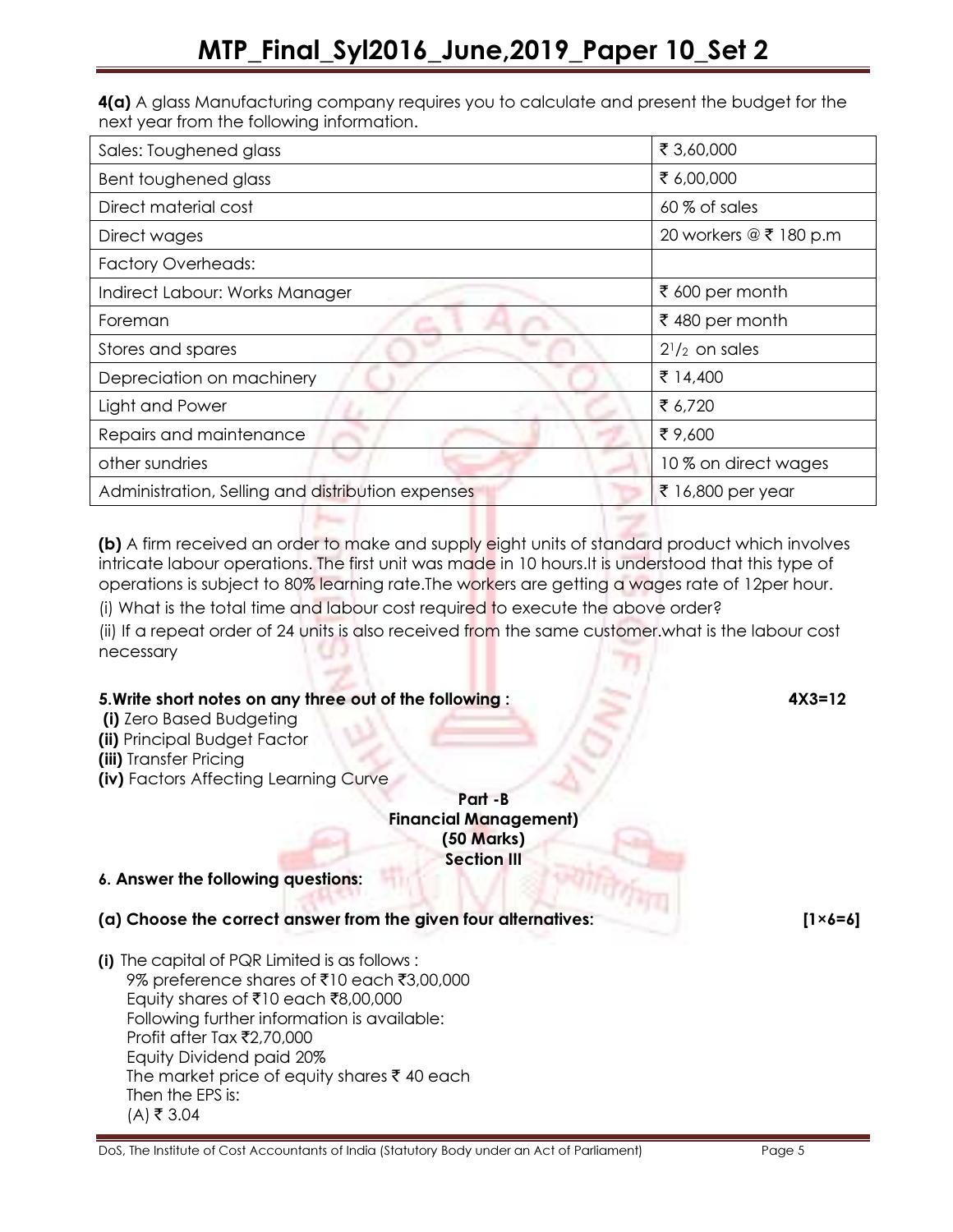- $(B)$  ₹10.00
- $(C)$ ₹ 2.84
- (D) None of the above
- (ii)  $\qquad \qquad$  may be defined as a % increase in EPS associated with a given percentage increase in the level of EBIT.
	- (A) Operating Leverage
	- (B) Financial Leverage
	- (C) Combined Leverage
	- (D) None of the above
- (iii) Which of the following is/are important theory/theories of capital structure?
	- (A) Net Income Approach
	- (B) Net Operating Income Approach
	- (C) The Traditional view
	- (D) All of the above
- (iv) \_\_\_\_\_\_\_\_ \_\_\_\_\_\_\_\_\_ are book costs relating to the past
	- (A) Historical Costs
	- (B) Future Costs
	- (C) Composite Cost
	- (D) Average Cost
- (v) Computation of cost capital of a firm involves which of the following steps:
	- (A) Computation of cost of specific sources of a capital, viz., debt, preference capital, equity and retained earnings;
	- (B) Computation of weighted average cost of capital
	- (C) Both (A) and (B)
	- (D) None of the above
- (vi) From the following select one factor which is not determinants of dividend policy of a company.
	- (A) Inflation
	- (B) Owner consideration
	- (C) Capital market conditions
	- (D) None of the above
- (b) Match the statement under Column I with the most appropriate statement under Column II (you may opt to write only the numeral and the matched alphabet instead of copying the contents into the answer book): [1×4=4]

| Column I                            | Column II                            |
|-------------------------------------|--------------------------------------|
| Unsecured Promissory Note           | (a) Weighted average cost of capital |
| (ii) Operating Lease                | (b) Zero Based Budgeting             |
| (iii) Budgeting starts from scratch | (c) Service Lease                    |
| Composite cost                      | (d) Commercial Paper (CP)            |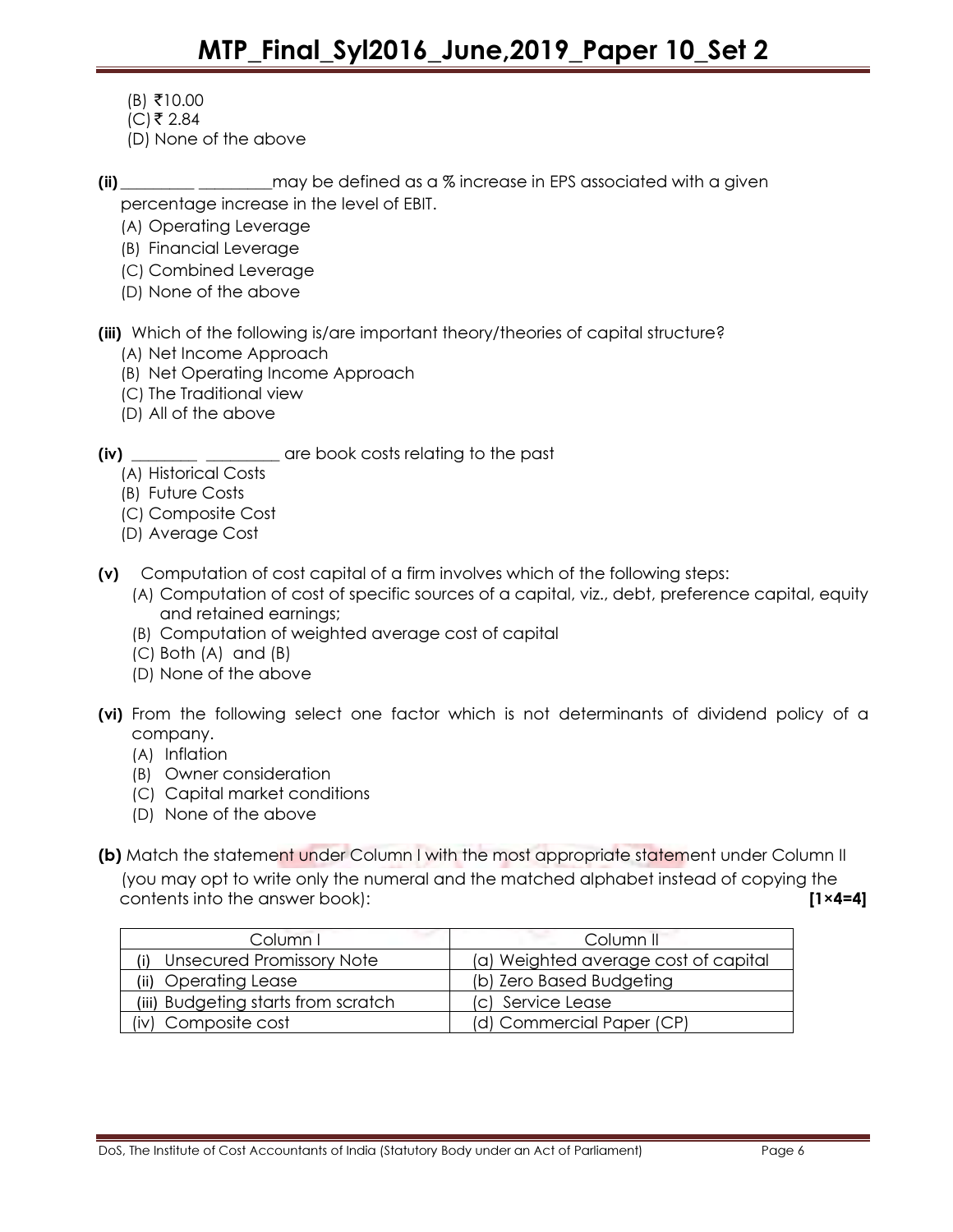- (c) Statement whether the following statement are True or False (You may write only the Roman numeral and whether True or False without Copying the Statement into answer book); [1×4=4]
	- (i) According to this model founded by Myron Gordon, the dividend policy of the company has an impact on share valuation.
	- (ii) Retained earnings refer to the distributed profits of a firm.
	- (iii) Pay-back Period is the number of years to recover the original capital invested in a project.
	- (iv) Current ratios are used for measuring the short term solvency of an entity.

# Section IV

# Answer any three Question from Q. No 7, 8, 9 and 10. Each Question carries 12 Marks.

**7.(a)** The following accounting information and financial ratios of Bhalu Ltd. relate to the year ended 31st March, 2015:

| Inventory Turnover Ratio (considering cost of goods sold)                               | 6 times  |
|-----------------------------------------------------------------------------------------|----------|
| Creditors Turnover Ratio                                                                | 10 times |
| Debtors Turnover Ratio                                                                  | 12 times |
| Current Ratio                                                                           | 2.4      |
| <b>Gross Profit Ratio</b>                                                               | 25%      |
| Total sales $\bar{\tau}$ 60 lakhs; cash sales 25% of credit sales; cash purchases       |          |
| ₹ 4,60,000; working capital ₹7,14,000; closing inventory is ₹1,60,000 more than opening |          |
| inventory.                                                                              |          |

You are required to calculate:

- (i) Average Inventory
- (ii) Purchases
- (iii) Average Debtors
- (iv) Average Creditors
- (v) Average Payment Period
- (vi) Average Collection Period

[7]

# (b) Amit Co. gives its statement of sources and utillisation of funds as under-

| Source of Fund              | Amount | Application of Fund                  | Amount |
|-----------------------------|--------|--------------------------------------|--------|
| <b>Equity Share Capital</b> | 0.50   | in<br>working<br>Increase<br>capital | 1.50   |
| Loan at 12%                 | 2.50   | Increase in Fixed Assets             | 1.50   |
| Reduction on Investment     | 0.25   | Loan as per P&L A/c                  | 1.00   |
| Sale of Assets              | 0.25   |                                      |        |
| Depreciation for the year   | 0.50   |                                      |        |
| Total                       | 4.00   | Total                                | 4.00   |

The company current ratio at the beginning of the year was 2. The current liabilities of the company as at 1st January (beginning of the year) stood at  $\bar{\tau}$  3 lakhs. It was disclosed that during the year, the turnover to capital employed ratio declined from 1.5 to 1.25. You are required to critically appraise the financial operations of the company during the year.  $[5]$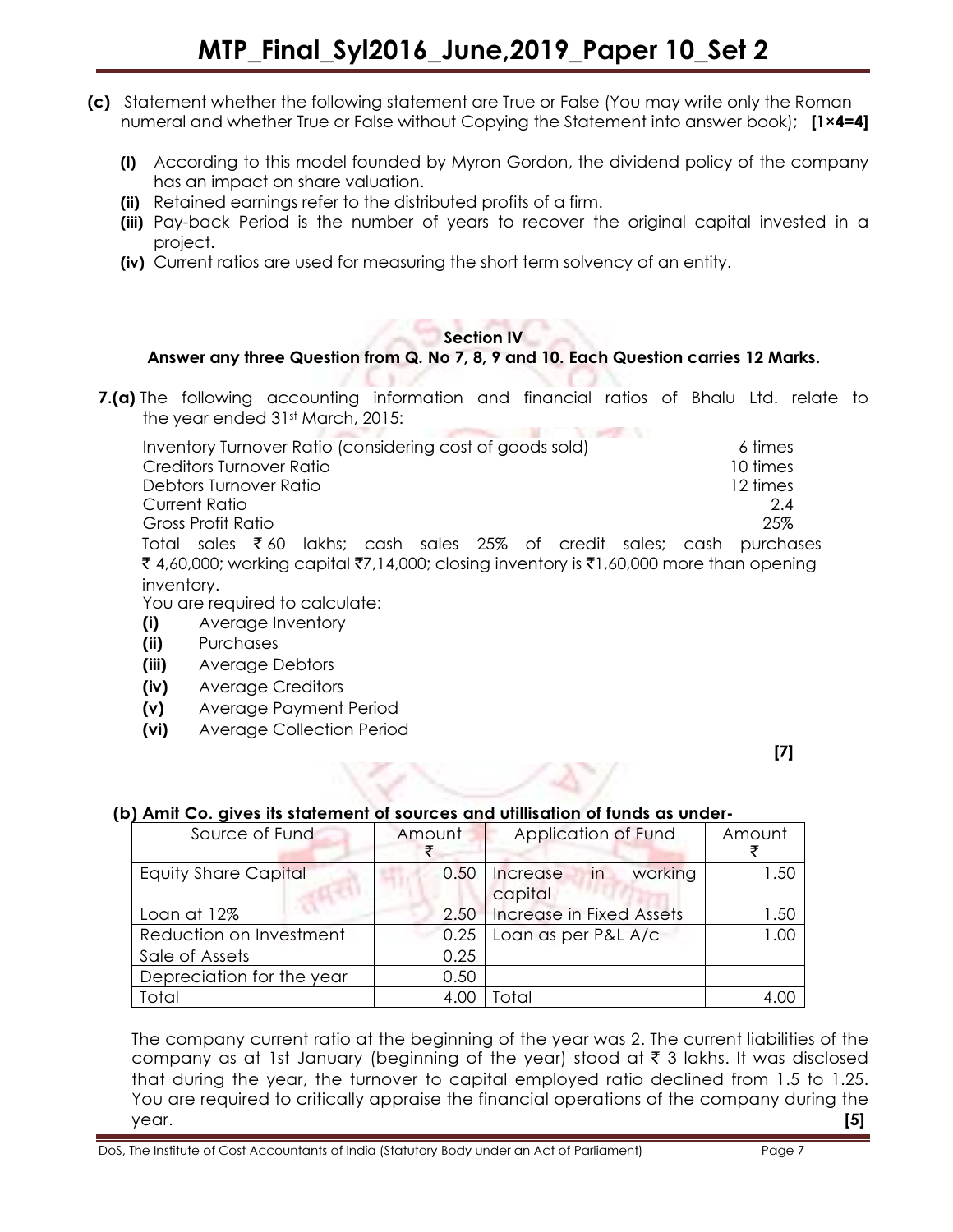**8.(a)** A company manufactures a small computer component. The component is sold for  $\bar{\tau}$ 1,000 and its variable cost is  $\bar{\tau}$  700. The company sold on an average, 300 units every month in 2016-17. At present the company grants one month credit to its customers. The company plans to extend the credit to 2 months on account of which the following is expected:

Increase in sales is 25% Increase in stock is  $\bar{x}$ 1,50,000

Increase in creditors  $\bar{x}$ 60,000

Should the company extend the credit terms if —

(A) All customers avail of the extended period of 2 months.

(B) Only new customers avail of 2 months credit, assuming that the increase in sales in due to new customers.

The company expects a minimum rate of return of 30% on its investment. (Consider debtors at sales value) [8]

(b) Following are the details regarding two companies A Ltd. and B Ltd.:

| Details                 | A.Ltd. | B.Ltd. |
|-------------------------|--------|--------|
| Internal Rate of Return | 15%    | 5%     |
| Cost of equity capital  | 10%    | 10%    |
| Earnings per share      | ₹8     | ₹8     |

Calculate the value of an equity share of each of these companies according to Walter's model when dividend payout ratio is 75%.

What should be each company's strategy to maximize the market value of its share? [4]

**9.(a)** Dharma Limited has obtained funds from the following sources, the specific cost are also given against them:

| Sources of funds         | Amount (₹) | Cost of capital |
|--------------------------|------------|-----------------|
| Equity shares            | 30,00,000  | 15%             |
| Preference shares        | 8,00,000   | 8%              |
| <b>Retained Earnings</b> | 12,00,000  | 11%             |
| Debenture                | 10,00,000  | 9%(before tax)  |
|                          |            |                 |

You are required to calculate the weighted average cost of capital assuming that corporate tax rate is 30%. [5]

(b) Annu Ltd. is examining two mutually exclusive investment proposals. The management uses Net Present Value Method to evaluate new investment proposals. Depreciation is charged using Straight-line Method. Other details relating to these proposals are:

| <b>Particulars</b>                       | Proposal X | Proposal Y |
|------------------------------------------|------------|------------|
| Annual Profit before tax $(\bar{\zeta})$ | 13.00.000  | 24,50,000  |
| Cost of the Project $(\bar{\mathbf{z}})$ | 90,00,000  | 180,00,000 |
| Salvage Value (₹)                        | 1.20.000   | 1,50,000   |

DoS, The Institute of Cost Accountants of India (Statutory Body under an Act of Parliament) Page 8